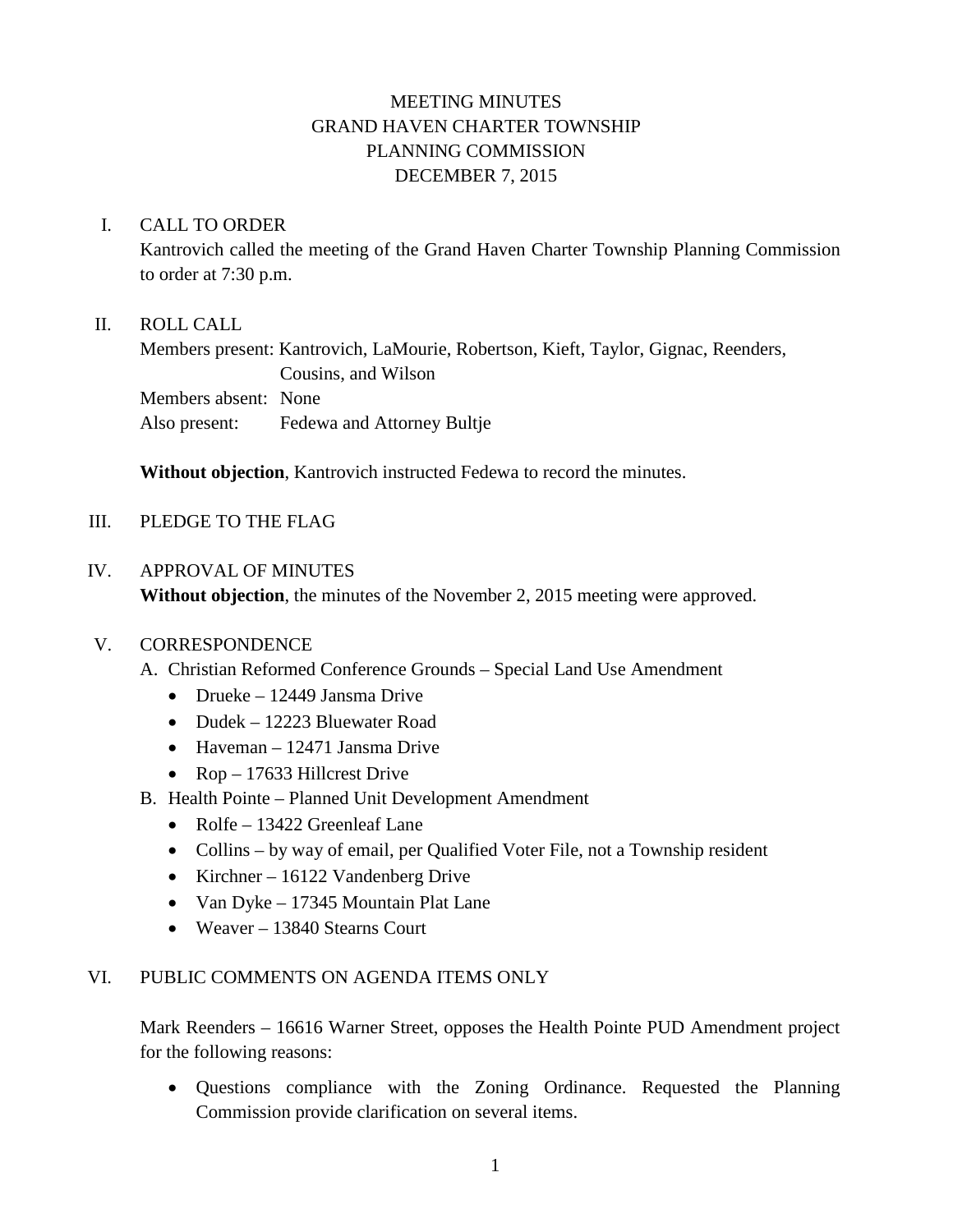- o Attorney Bultje and Fedewa addressed each item.
- Project has not been transparent.

Dan Hansen – 11001 Lakeshore Drive, opposes the Health Pointe PUD Amendment project for the following reasons:

- Project has not been transparent.
- Medical uses within the building have not been provided.
- Requested the Planning Commission delay the vote until neighboring municipalities have been able to study the impact of this project.

Jaclyn Hansen – 11001 Lakeshore Drive, opposes the Health Pointe PUD Amendment project for the following reasons:

• Medical uses within the building have not been provided. Recent journal article indicated there will be operating rooms.

Holly Lookabaugh-Deur – 16760 Lincoln Street, opposes the Health Pointe PUD Amendment project for the following reasons:

• Planning Commissions, past and present, are not applying the US-31 Area Overlay Zone consistently.

Ross Pope – 15526 Linn Court, Spring Lake, opposes the Health Pointe PUD Amendment project for the following reasons:

- Real estate demographic analysis found there are currently enough medical services provided for this community.
- Requested the Planning Commission consider the economic impact.

### VII. PUBLIC HEARING

A. Special Land Use Amendment – Christian Reformed Conference Grounds

Kantrovich opened the Public Hearing at 7:49 p.m.

Fedewa provided an overview through a memorandum dated December 3<sup>rd</sup>.

Representative Michael Perton, Executive Director of the Christian Reformed Conference Grounds was present and available to answer questions:

- Michael Perton Executive Director of the Christian Reformed Conference Grounds
	- o Gave an overview of the proposed amendments to the master site plan.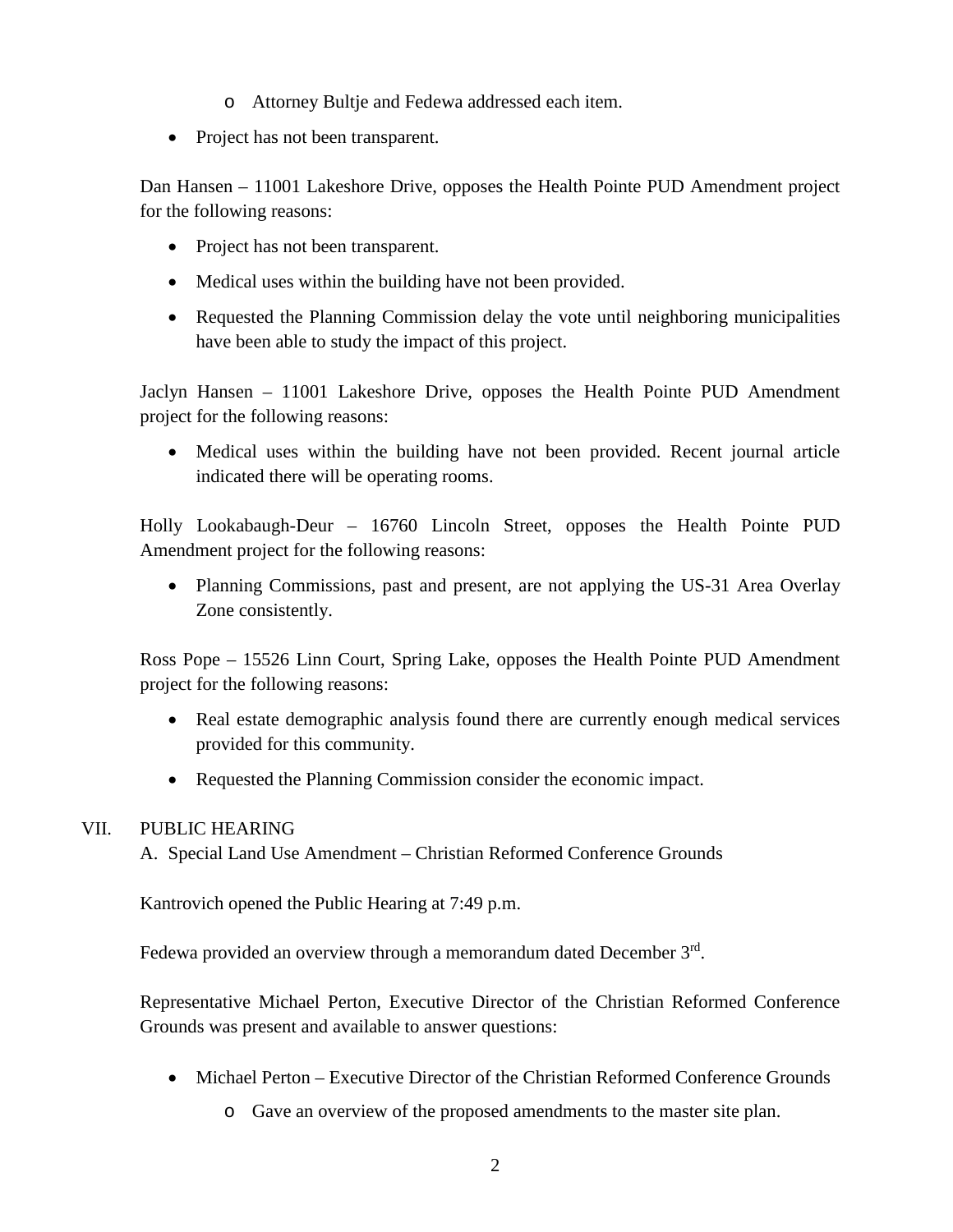- o No lighting is proposed for the "GaGa Ball" court. Daytime use only. Structure would be removed/replaced seasonally.
- o Contact has not been made with the electric company to determine if the proposed "GaGa Ball" court is permitted to locate within the 15 foot setback. Willing to move the court to a more centralized location.
- o Gate along Beach Road is intended for emergency vehicle access and traffic control, so vehicles have a second exit location after the end of an event.

After the applicant's presentation the Chairperson invited public comment:

- Thomas Dudek 12223 Bluewater Road, opposes this project for the following reasons:
	- o Development already at capacity, additional uses will continue to exacerbate noise and parking issues.
	- o Patrons of the development have been parking on Beach Road and using the emergency gate to gain access.
	- o Requested a screening fence be installed along Beach Road.
- Jim Haveman 12471 Jansma Drive, opposes this project for the following reasons:
	- o Since its inception the Conference Grounds have transitioned from a small campground to a commercial operation. Majority of revenue collected through facility rentals.
	- o Campfire smoke continues to be problematic for health and the quiet enjoyment of a person's property.
	- o Requested the Planning Commission delay the application and require the applicant to meet with neighbors and find a resolution.

Kantrovich closed the Public Hearing at 8:03 p.m.

#### VIII. OLD BUSINESS

A. Special Land Use Amendment – Christian Reformed Conference Grounds

The application was discussed by Commissioners and focused on:

- Questioned if the "GaGa Ball" court would encumber any of the utility easements.
- Conference Ground patrons parking on Beach Road to gain access to the site is problematic. Discussed possible resolutions.
- Capacity and noise issues continue to be raised by neighbors.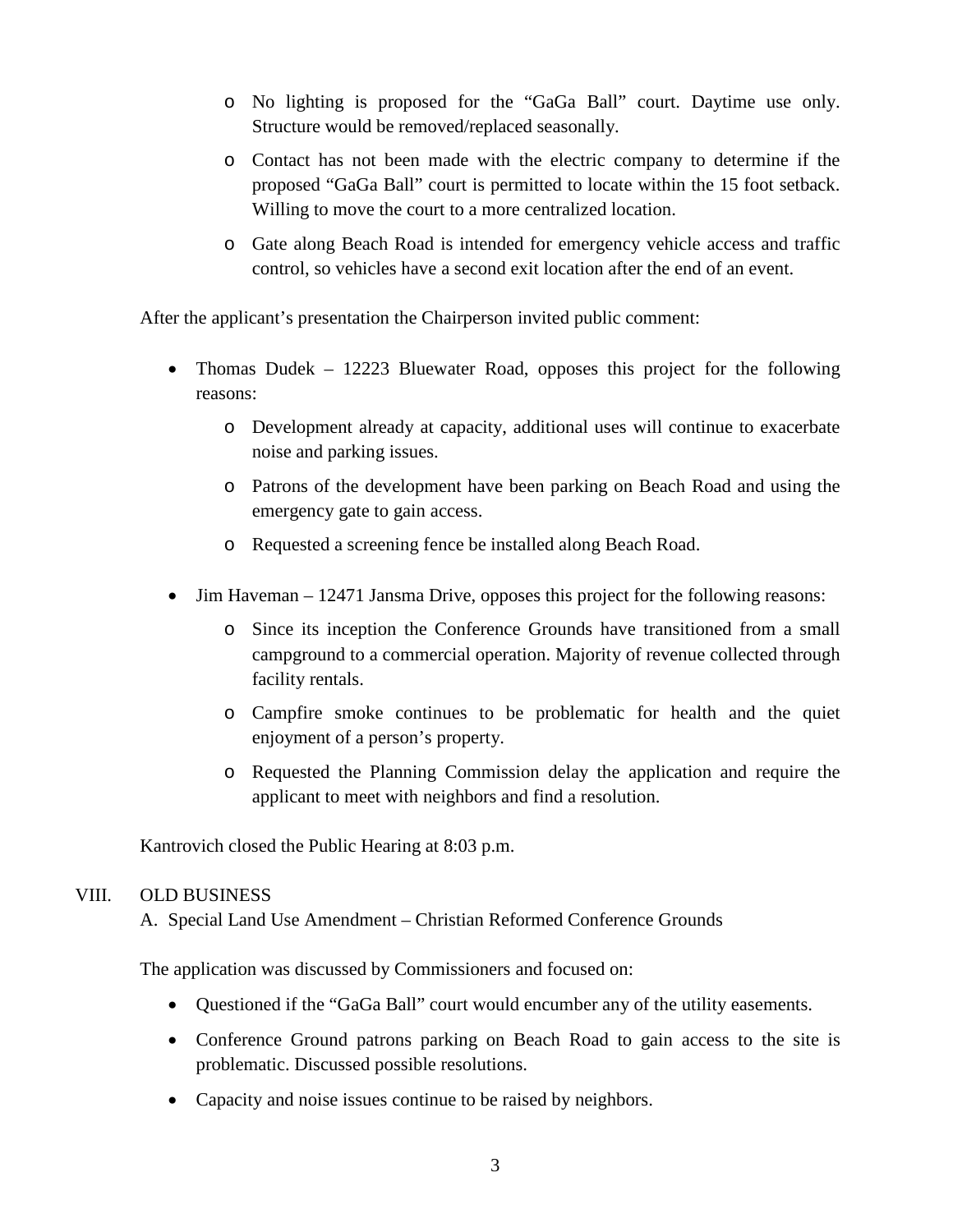- Health impacts from the campfire smoke are concerning.
- Questioned if the application should be denied because the State of Michigan has a goal of eliminating nonconforming uses and structures.
- Requested staff determine if propane sales on site are permissible.
- Commissioners requested Attorney Bultje address the legal aspects of this application:
	- o Review of legal history.
	- o 1982 Court denied the Township's density limitation.
	- o R-1 Zoning District allows public and private campgrounds as a Special Land Use, but the applicant has never obtained a SLU for its entire operation.
	- o Section 19.07.46 of the Zoning Ordinance, Special Land Use for the Enlargement or Increase or Extension of a Non-Conforming Use is applicable in this case.

**Motion** by Reenders, supported by Gignac, to **approve** the Christian Reformed Conference Grounds Special Land Use Amendment Application to relocate Staff Cottage No. 20D and rotate Building 8, the Retreat Center. This is based on the application meeting the requirements and standards set forth by the Grand Haven Charter Township Zoning Ordinance and Master Plan. The motion is subject to, and incorporates, the following report. **Which motion carried** with LaMourie opposing because the issue surrounding the south gate was not addressed.

**Motion** by Robertson, supported by Kieft, to **deny** the Christian Reformed Conference Grounds Special Land Use Amendment Application to install a "GaGa Ball" court for the following reasons:

- 1. The proposed use is inconsistent with the intent and purpose of the Zoning Ordinance.
- 2. The proposed use is of such location, size, density, and character that it is incompatible with adjacent uses of land and the orderly development of the district.
- 3. The proposed use is such that traffic to, from, and on the premises (*including parking*) and the assembly of persons in relation to such use may be hazardous, or inconvenient to the neighborhood, general character, and intensity of the existing and potential development of the neighborhood.

**Which motion carried** unanimously.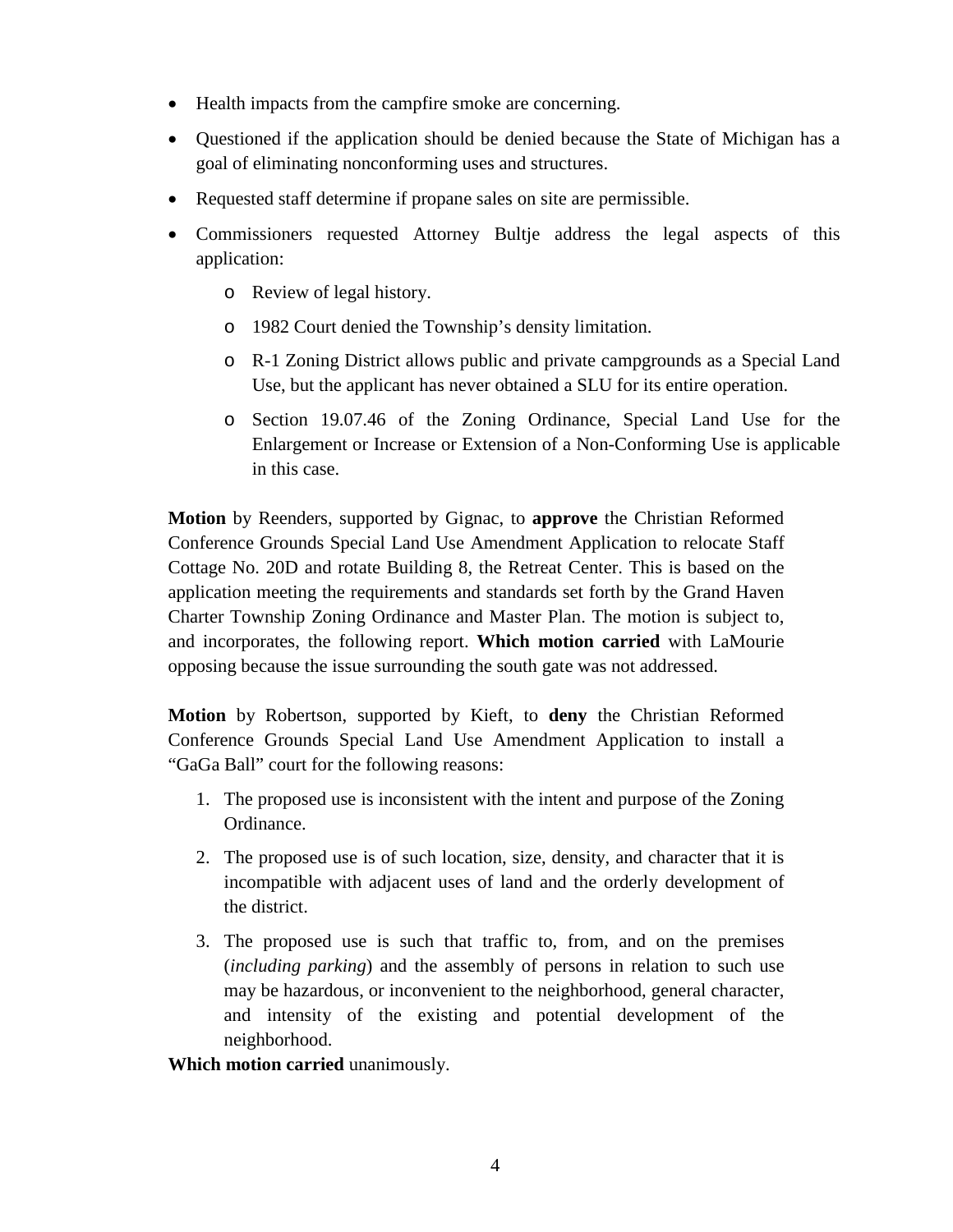**Motion** by LaMourie, supported by Robertson, to request the Township Board consider enforcing Parking Ordinance No. 299 to address parking on Beach Road. **Which motion carried** unaimously.

# REPORT

Pursuant to the provisions of the Grand Haven Charter Township (the "Township") Zoning Ordinance (the "Zoning Ordinance"), the following report of the Grand Haven Charter Township Planning Commission (the "Planning Commission") concerning an application by the Christian Reformed Conference Grounds (the "Applicant") for approval of a Special Land Use Amendment application (the "Project").

The Project will consist of relocating Staff Cottage No. 20D to avoid the overhead power lines and abide by the 15 foot setback requirement imposed by the electric company; and rotating Building 8, the Retreat Center. The Project as recommended for approval is shown on a final site plan, last revised 11/23/2015 (the "Final Site Plan"), presently on file with the Township.

- 1. The Planning Commission finds the Project meets the special land use requirements of Section 19.05 of the Zoning Ordinance. This approval is based on the affirmative findings that each of the following standards has been fulfilled:
	- A. The proposed use is consistent with, and promotes the intent and purpose of this Ordinance.
	- B. The proposed use is of such location, size, density, and character as to be compatible with adjacent uses of land and the orderly development of the district in which situated and of adjacent districts.
	- C. The proposed use does not have a substantially detrimental effect upon, nor substantially impair the value of, neighborhood property.
	- D. The proposed use is reasonably compatible with the natural environment of the subject premises and adjacent premises.
	- E. The proposed use does not unduly interfere with provision of adequate light or air, nor overcrowd land or cause a severe concentration of population.
	- F. The proposed use does not interfere or unduly burden water supply facilities, sewage collection and disposal systems, park and recreational facilities, and other public services.
	- G. The proposed use is such that traffic to, from, and on the premises and the assembly of persons relation to such use will not be hazardous, or inconvenient to the neighborhood, nor unduly conflict with the normal traffic of the neighborhood, considering, among other things: safe and convenient routes for pedestrian traffic, particularly of children, the relationship of the proposed use to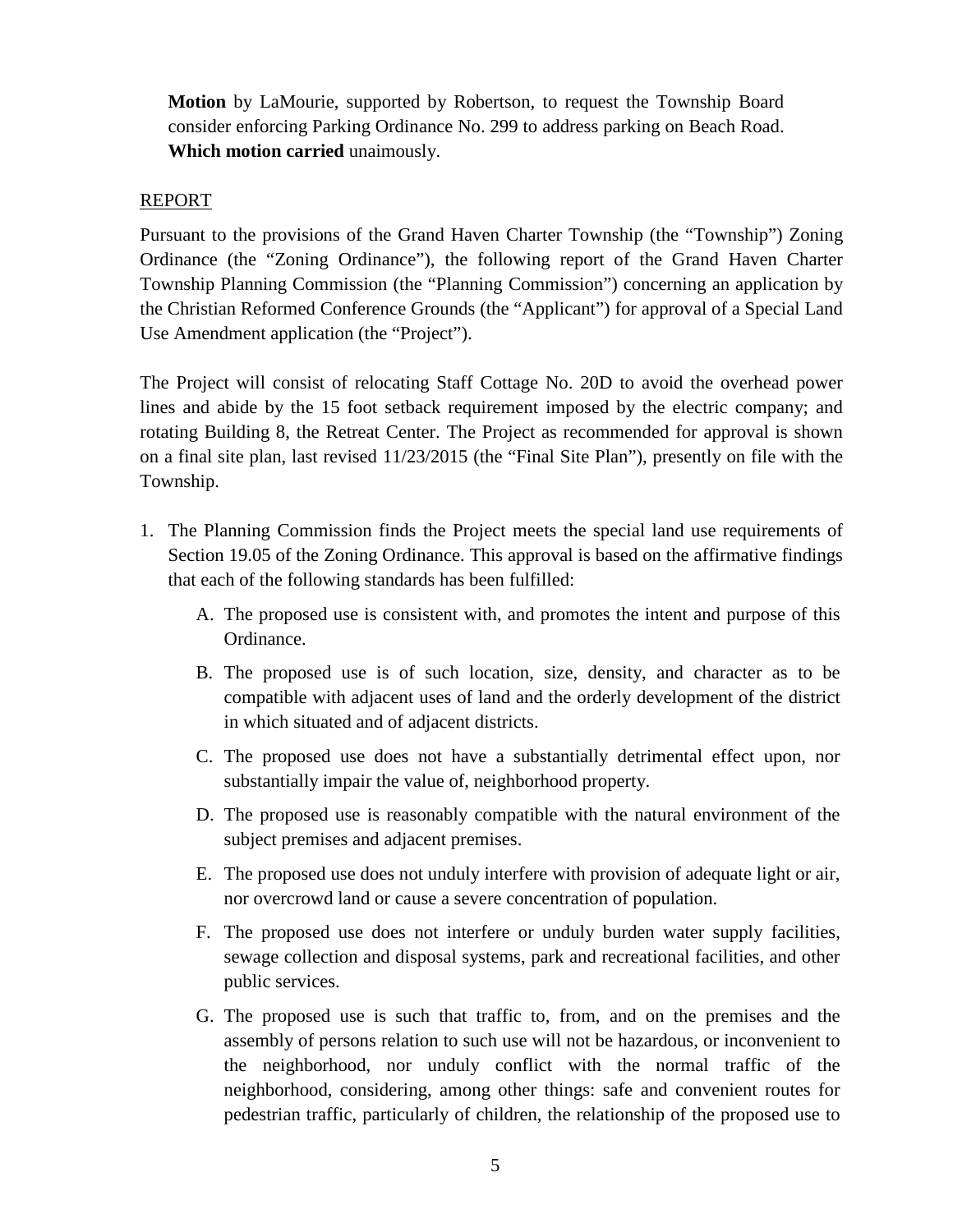main thoroughfares and to streets and intersections, and the general character and intensity of the existing and potential development of the neighborhood.

- H. The proposed use is consistent with the health, safety, and welfare of the Township.
- 2. The Planning Commission finds the Project meets the special land use requirements of Section 19.07.46 of the Zoning Ordinance. This approval is based on the affirmative findings that each of the following standards has been fulfilled:
	- A. The Project is reasonable based upon a consideration of the area of the original non-conforming use.
	- B. The Project shall not substantially interfere with the use of other properties in the surrounding neighborhood for the uses for which they have been zoned, or with the use of such other properties in compliance with the provisions of this Ordinance.
	- C. The Project shall not significantly compromise the ability of the Township to effectuate the goals and purposes of its Master Plan.
- 3. The Planning Commission finds the Project meets the site plan review standards of Section 23.06 of the Zoning Ordinance. Specifically, pursuant to Section 23.06.7, the Planning Commission approves the Project based on the affirmative findings that each of the following standards has been fulfilled:
	- A. The uses proposed will not adversely affect the public health, safety, or welfare. Uses and structures located on the site take into account topography, size of the property, the uses on adjoining property and the relationship and size of buildings to the site.
	- B. The site will be developed so as not to impede the normal and orderly development or improvement of surrounding property for uses permitted in this ordinance.
	- C. Safe, convenient, uncontested, and well defined vehicular and pedestrian circulation is provided for ingress/egress points and within the site. Drives, streets and other circulation routes are designed to promote safe and efficient traffic operations within the site and at ingress/egress points.
	- D. The arrangement of public or private vehicular and pedestrian connections to existing or planned streets in the area are planned to provide a safe and efficient circulation system for traffic within the township.
	- E. Removal or alterations of significant natural features are restricted to those areas which are reasonably necessary to develop the site in accordance with the requirements of this Ordinance. The Planning Commission has required that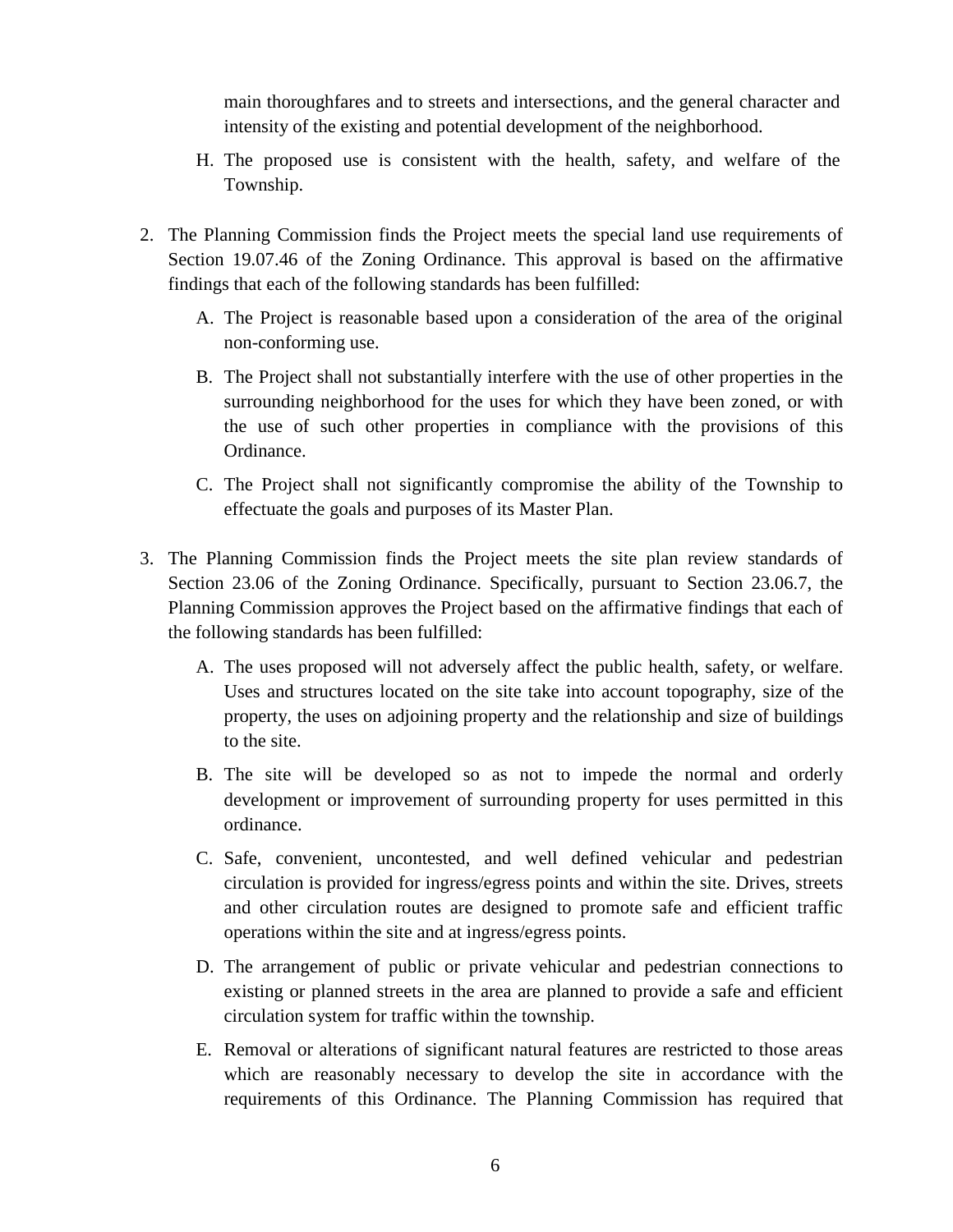landscaping, buffers, and/or greenbelts be preserved and/or provided to ensure that proposed uses will be adequately buffered from one another and from surrounding public and private property.

- F. Areas of natural drainage such as swales, wetlands, ponds, or swamps are protected and preserved insofar as practical in their natural state to provide areas for natural habitat, preserve drainage patterns and maintain the natural characteristics of the land.
- G. The site plan provides reasonable visual and sound privacy for all dwelling units located therein and adjacent thereto. Landscaping shall be used, as appropriate, to accomplish these purposes.
- H. All buildings and groups of buildings are arranged so as to permit necessary emergency vehicle access as requested by the fire department.
- I. All streets and driveways are developed in accordance with the Ottawa County Road Commission specifications, as appropriate.
- J. Appropriate measures have been taken to ensure that removal of surface waters will not adversely affect neighboring properties or the public storm drainage system. Provisions have been made to accommodate storm water, prevent erosion and the formation of dust.
- K. Exterior lighting is arranged so that it is deflected away from adjacent properties and so it does not interfere with the vision of motorists along adjacent streets, and consists of sharp cut-off fixtures.
- L. All loading and unloading areas and outside storage areas, including areas for the storage of trash, which face or are visible from residential districts or public streets, are screened.
- M. Entrances and exits are provided at appropriate locations so as to maximize the convenience and safety for persons entering or leaving the site.
- N. The site plans conforms to all applicable requirements of County, State, Federal, and Township statutes and ordinances.
- O. The general purposes and spirit of this Ordinance and the Master Plan of the Township are maintained.

# B. PUD Amendment – Health Pointe

LaMourie recused himself due to a conflict of interest. His employer is under contract to render architectural and engineering services for Spectrum Health.

Fedewa provided an overview through a memorandum dated December 3<sup>rd</sup>.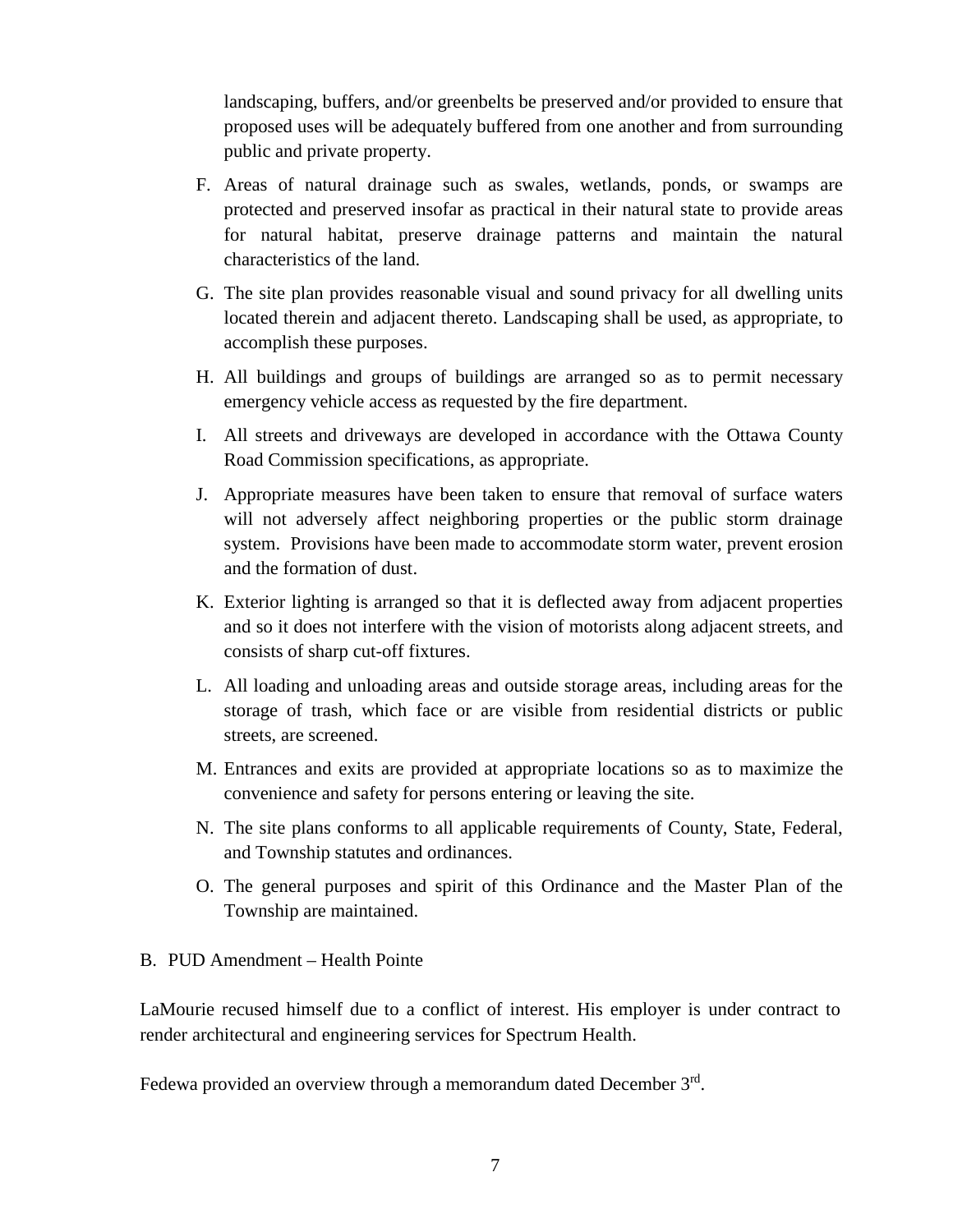Several representatives from Spectrum Health and Nederveld were present and available.

The application was discussed by Commissioners and focused on:

- Commissioners requested Attorney Bultje address the legal aspects of this application:
	- o Applicant requesting departures, not a variance. PUD Ordinance and US-31 Area Overlay Zone provide for some discretion if specific findings are made.
	- o Zoning Ordinance limits the scope of factors the Township can consider for this application. So long as the general use of the building is permissible then each service does not have to be specified.
	- o The Zoning Ordinance does not provide for the consideration of private competition or free enterprise as a reason to approve or deny an application. The Township's scope is limited by the Zoning Ordinance.
	- o Review process of the Planned Unit Development Amendment is not fast. Provides for an optional pre-application presentation, which was utilized in September 2015. It requires a public hearing with the Planning Commission and Township Board, which are both noticed in conformance with the Michigan Zoning Enabling Act. Township Board will hold a public hearing on the application regardless of the Planning Commissions' recommendation.
		- The Planning Commission public hearing is more than is required by the Michigan Zoning Enabling Act.
	- o The State of Michigan is responsible for issuing Certificates of Need. The application process addresses items such as duplication of services. It is not advisable for the Township regulate the medical uses within the building.
- Questioned if a medical professional office building is a permitted use within the Commercial PUD. Staff referenced the 2009 Master Plan's Future Land Use Plan, which indicates the SP-Service Professional and C-1 Commercial zoning districts correspond to the Commercial PUD zoning district.
- Resilient Master Plan process has been in progress for over one year, which has included many discussions of increasing building heights.
- Commissioners requested staff provide several pieces of information and updates:
	- o Provided a list of properties within the Township that are over 35 feet in height.
	- o Described each departure the applicant is requesting.
	- o Noted the applicant will provide the Township with two easements to allow for an internal connection with a neighboring parcel and for the future realignment of Whittaker Way and DeSpelder Street.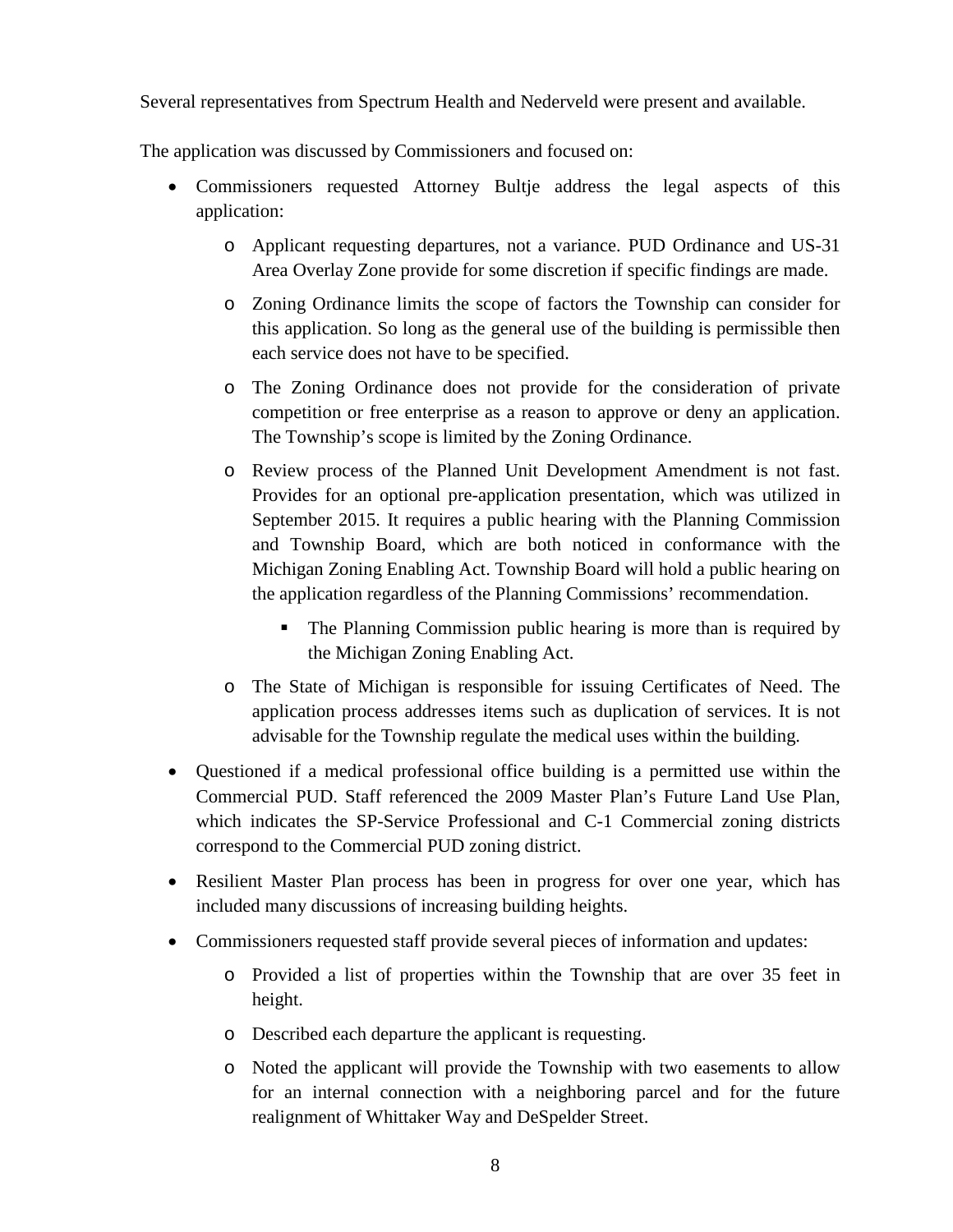o Applicant will add the additional access points between the parking lots and driveways to address the backloading issue.

**Motion** by Robertson, supported by Cousins to recommend to the Township Board **approval with conditions** of the Health Pointe Planned Unit Development Amendment upon the removal of Section 3.D.iii of the attached Report. This is based on the application meeting the requirements and standards set forth by the Grand Haven Charter Township Zoning Ordinance and Master Plan. The motion is subject to, and incorporates, the following report. **Which motion carried** with Kieft opposing because the application does not meet requirements of the Zoning Ordinance.

# REPORT

Pursuant to the provisions of the Grand Haven Charter Township (the "Township") Zoning Ordinance (the "Zoning Ordinance"), the following is the report of the Grand Haven Charter Township Planning Commission (the "Planning Commission") concerning an application by Health Pointe Corp (the "Developer") for approval of a Health Pointe Planned Unit Development Amendment (the "Project" or the "PUD").

The Project will consist of a 120,041 square foot three story medical office building. This 12 acre project will be located on the remaining five outlots from the original 1998 Meijer PUD. The Project as recommended for approval is shown on a final site plan, last revised 10/27/2015 (the "Final Site Plan"), presently on file with the Township.

The purpose of this report is to state the recommendation of the Planning Commission concerning the Project, the basis for the Planning Commission's recommendation, and the Planning Commission's recommendation that the Health Pointe PUD Amendment be approved as outlined in this motion. The Developer shall comply with all of the documentation submitted to the Township for this Project. In recommending the approval of the proposed PUD application, the Planning Commission makes the following findings pursuant to Section 17.04.3 of the Zoning Ordinance.

- 1. The Project meets the site plan review standards of Section 23.06 of the Zoning Ordinance. Specifically, pursuant to Section 23.06.7, the Planning Commission finds as follows:
	- A. The uses proposed will not adversely affect the public health, safety, or welfare. Uses and structures located on the site take into account topography, size of the property, the uses on adjoining property and the relationship and size of buildings to the site. The site will be developed so as not to impede the normal and orderly development or improvement of surrounding property for uses permitted in this Ordinance.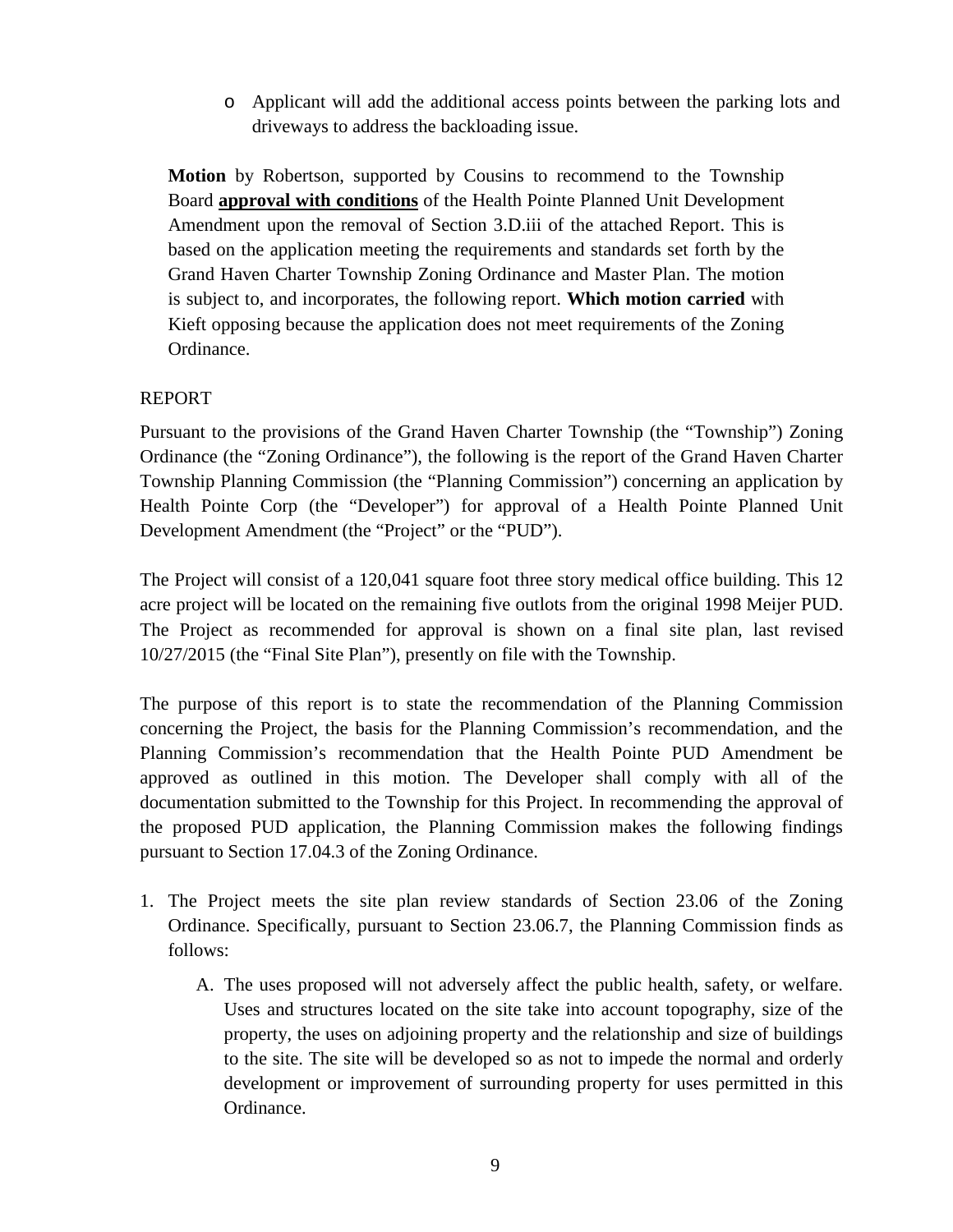- B. Safe, convenient, uncontested, and well defined vehicular and pedestrian circulation is provided for ingress/egress points and within the site. Drives, streets and other circulation routes are designed to promote safe and efficient traffic operations within the site and at ingress/egress points.
- C. The arrangement of public or private vehicular and pedestrian connections to existing or planned streets in the area are planned to provide a safe and efficient circulation system for traffic within the Township.
- D. Removal or alterations of significant natural features are restricted to those areas which are reasonably necessary to develop the site in accordance with the requirements of this Ordinance. The Planning Commission has required that landscaping, buffers, and/or greenbelts be preserved and/or provided to ensure that proposed uses will be adequately buffered from one another and from surrounding public and private property.
- E. Areas of natural drainage such as swales, wetlands, ponds, or swamps are protected and preserved insofar as practical in their natural state to provide areas for natural habitat, preserve drainage patterns and maintain the natural characteristics of the land.
- F. The site plan provides reasonable visual and sound privacy for all dwelling units located therein and adjacent thereto. Landscaping shall be used, as appropriate, to accomplish these purposes.
- G. All buildings and groups of buildings are arranged so as to permit necessary emergency vehicle access as requested by the fire department.
- H. All streets and driveways are developed in accordance with the Ottawa County Road Commission ("OCRC") specifications, as appropriate.
- I. Appropriate measures have been taken to ensure that removal of surface waters will not adversely affect neighboring properties or the public storm drainage system. Provisions have been made to accommodate stormwater, prevent erosion and the formation of dust.
- J. Exterior lighting is arranged so that it is deflected away from adjacent properties and so it does not interfere with the vision of motorists along adjacent streets, and consists of sharp cut-off fixtures.
- K. All loading and unloading areas and outside storage areas, including areas for the storage of trash, which face or are visible from residential districts or public streets, are screened.
- L. Entrances and exits are provided at appropriate locations so as to maximize the convenience and safety for persons entering or leaving the site.
- M. The Final Site Plan conforms to all applicable requirements of County, State, Federal, and Township statutes and ordinances.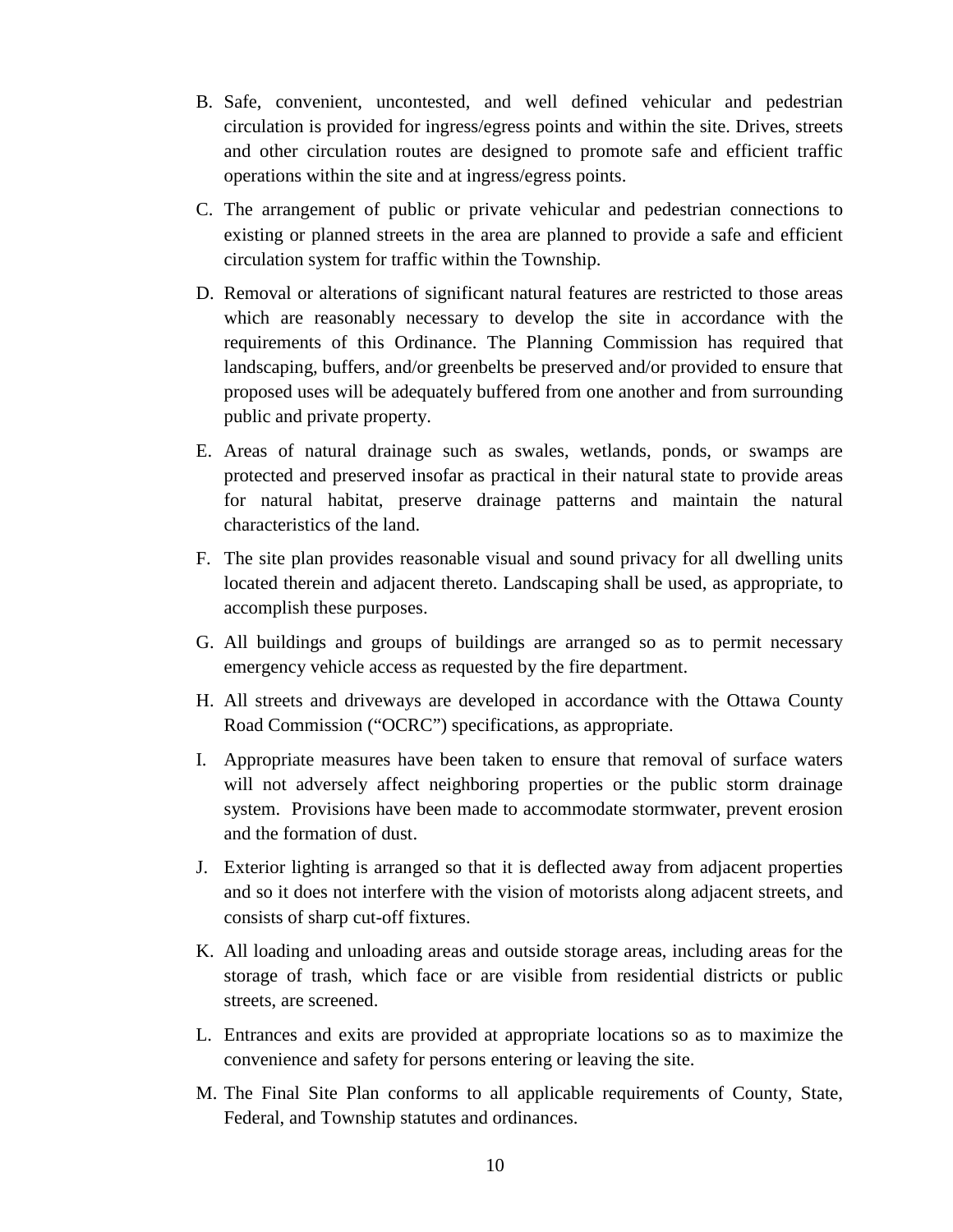- N. The general purposes and spirit of this Ordinance and the Master Plan of the Township are maintained.
- 2. The Planning Commission finds the Project meets the intent for a PUD, as described in Section 17.01.3 of the Zoning Ordinance. By approving this Project as a PUD, the Township has been able to negotiate various amenities and design characteristics as well as additional restrictions with the Developer, which the Township would not have been able to negotiate if the PUD Chapter of the Zoning Ordinance was not used.
- 3. Section 17.01.5 of the Zoning Ordinance allows for departures from Zoning Ordinance requirements, and it is intended to result in land use development that is substantially consistent with the goals and objectives of the Township Master Plan, the Zoning Ordinance, and consistent with sound planning principles. The applicant requested five departures. The Planning Commission makes the following findings.
	- A. A building height of 54'10" is permitted because of the following findings.
		- i. The Resilient Master Plan Draft encourages vertical expansion to reduce sprawl and limit the cost of extending infrastructure.
		- ii. The Grand Haven Charter Township Fire/Rescue Department has an emergency vehicle with the ability to exceed the proposed building height.
		- iii. Section 17.05.2.A.2 requires mechanical equipment to be visually screened from adjacent properties, public roadways, or other public areas.
		- iv. The Township has approved height departures for previous PUDs.
	- B. A total of 590 parking spaces, which is 106 spaces more than allowed by the US-31 and M-45 Area Overlay Zone (the "Overlay Zone"), is permitted because of the following findings.
		- i. Sections 15A.05.13, 15A.10.10, 17.05.1.F, and 24.03.1 require a maximum number of parking spaces unless the applicant provides a parking study that demonstrates the need for additional parking. The Developer has an established history with similar developments which establishes the need for additional parking, and has submitted a parking study to further establish the need.
		- ii. Outside of the Overlay Zone this project would have been permitted 1,200 parking spaces.
		- iii. The excess parking will not be highly visible from US-31.
	- C. Three ground signs, each 48 square feet in size and six feet in total height, are permitted because of the following findings.
		- i. The original Planned Unit Development approval memorialized in the March 9, 1998 Township Board meeting minutes permits one monument (ground) sign for each outlot, not to exceed 52 square feet and five feet in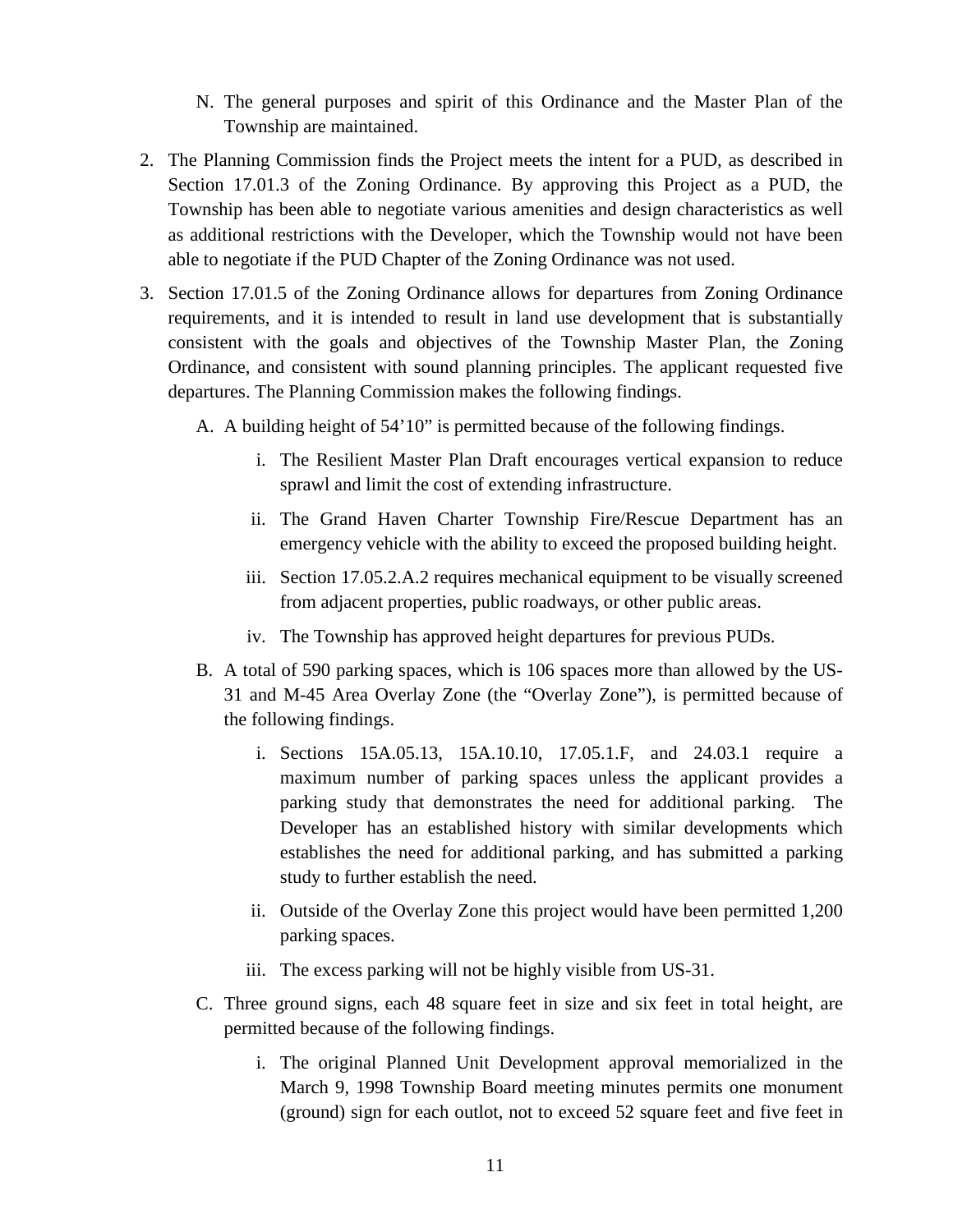height, subject to review by the Planning Commission for location. This PUD Amendment comprises five of the six outlots.

- ii. The three permitted ground signs reduce the amount of signage permitted under the 1998 PUD by 116 square feet.
- iii. A total height of six feet is permitted under Section 24.13 of the current Zoning Ordinance.
- D. A departure from 15A.10.7 of the Zoning Ordinance, which requires concrete curb and gutter throughout the parking lot and paved areas, is denied.
	- i. The Planning Commission has consistently required curb and gutter throughout the parking lot and paved areas of developments in the Overlay Zone.
	- ii. As required by Section 15A.10.7, the Developer did not provide compelling evidence to find that overall stormwater disposition will be enhanced if the curbing requirement is reduced.
- E. Interior landscape islands shall be permitted to extend the length of the parking space, contrary to Section 15A.10.5 of the Zoning Ordinance, because of the following findings.
	- i. Aesthetics to the surrounding area will be enhanced because the interior landscape island will screen the entire length of the parking space.
	- ii. The parking spaces surround sides of the building, and each abut a private road or access road. Due to the high visibility of this parking lot this departure is approved in order to provide additional screening from adjacent roadways.
	- iii. This provision has not been uniformly enforced by the Township for other development projects in the Overlay Zone.
- 4. Compared to what could have been constructed by right, the Project has been designed to accomplish the following objectives from Section 17.01.4 of the Zoning Ordinance.
	- A. The Project will encourage the use of land in accordance with its natural character and adaptability;
	- B. The Project will promote innovation in land use planning and development;
	- C. The Project will promote the enhancement of commercial employment and traffic circulation for the residents of the Township;
	- D. The Project will promote greater compatibility of design and better use between neighboring properties; and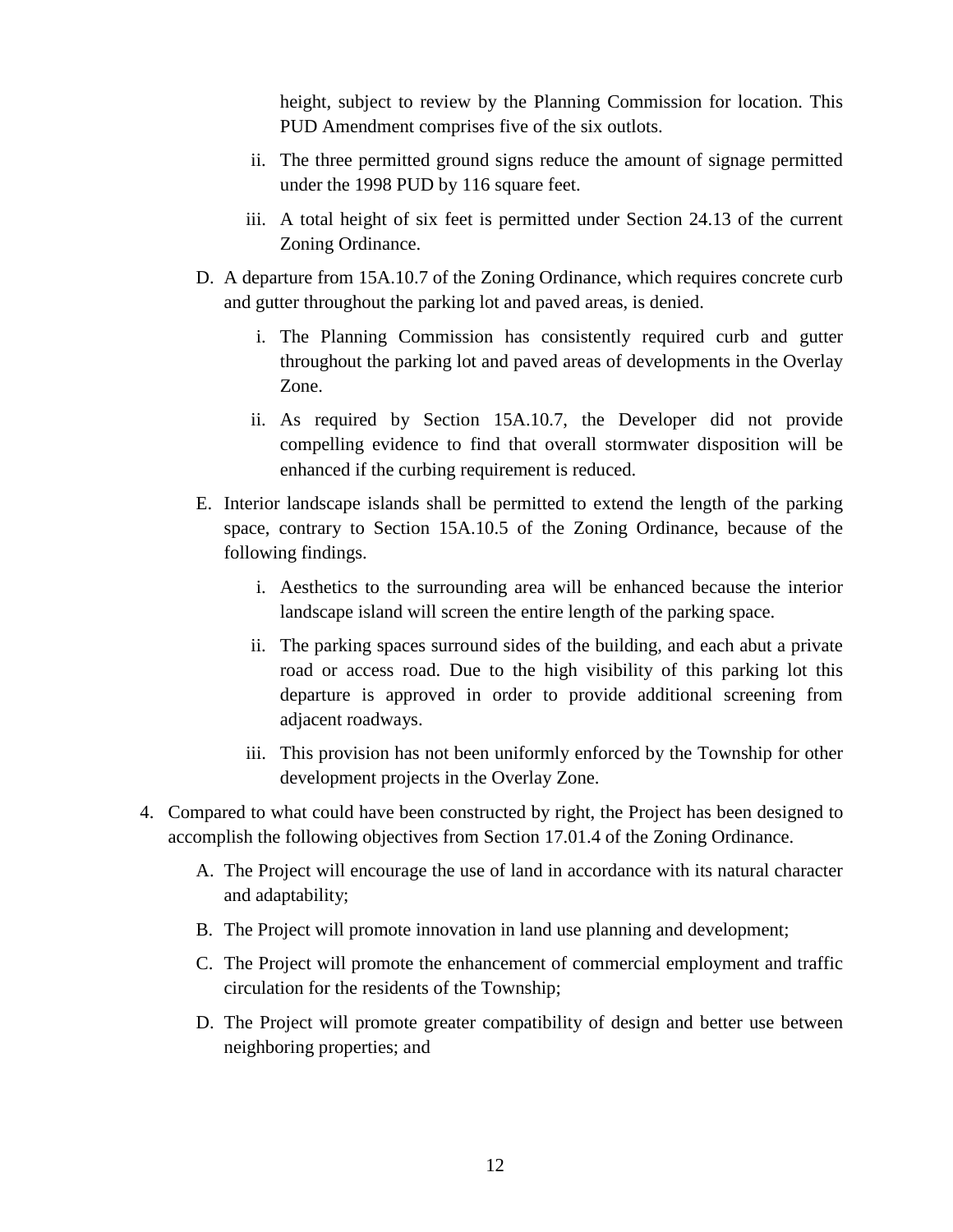- E. The Project will promote more economical and efficient use of the land while providing harmonious integration of necessary commercial and community facilities.
- 5. The Project meets the following qualification requirements of Section 17.02 of the Zoning Ordinance:
	- A. The Project meets the minimum size of five acres of contiguous land.
	- B. The PUD design substantially promotes the Intent and Objectives of Section 17.01 of the Zoning Ordinance; it further permits an improved layout of land uses and roadways that could not otherwise be achieved under normal zoning.
	- C. The Project, as part of the original 1998 PUD, contains two or more separate and distinct uses.
- 6. The Planning Commission also finds the Project complies with the general PUD Design Considerations of Section 17.05 of the Zoning Ordinance.
	- A. The stormwater management system for the Project and the drainage facilities will properly accommodate stormwater on the site, will prevent runoff to adjacent properties, and are consistent with the Township's groundwater protection strategies.
	- B. The Project will not interfere with or unduly burden the water supply facilities, the sewage collection and disposal systems, or other public services such as school facilities, park and recreation facilities, etc.
	- C. Utility services within the Project shall be underground. This includes but is not limited to electricity, gas lines, telephone, cable television, public water and sanitary sewer.
	- D. The internal road system in the Project is designed to limit destruction of existing natural vegetation and to decrease the possibility of erosion.
	- E. Vehicular circulation, traffic and parking areas have been planned and located to minimize effects on occupants and users of the Project and to minimize hazards to adjacent properties and roadways.
	- F. Parking requirements for each use have been determined to be in accordance with Chapter 24 (Parking, Loading Space, and Signs), and the deviation from Section 15A.10.10 is covered elsewhere in this motion.
	- G. Street lighting will be installed in the same manner as required under the Township's Subdivision Control Ordinance.
	- H. Buildings in the Project have been sited to protect natural resources. Natural features such as natural grade, trees, vegetation, water bodies and others have been incorporated into the Final Site Plan.
	- I. Architectural design features visually screen the mechanical and services areas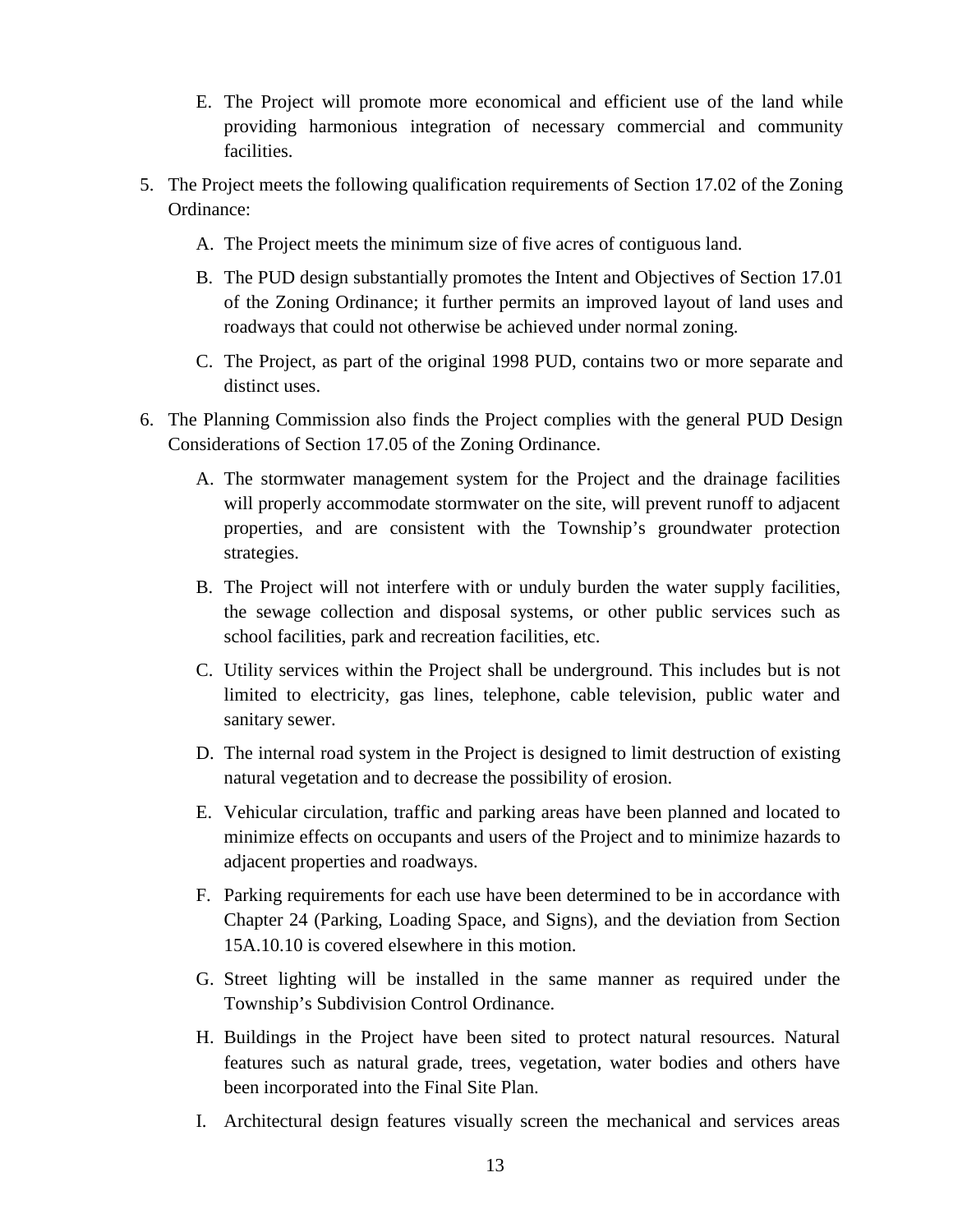from adjacent properties, public roadways, and other public areas.

- J. The exterior walls greater than 50 feet in horizontal length or that can be viewed from a public street contain a combination of architectural features, variety of building materials, and landscaping near the walls.
- K. Onsite landscaping abuts the walls so the vegetation combined with architectural features significantly reduce the visual impact of the building mass when viewed from the street.
- L. The predominant building materials have been found to be those characteristic of the Township such as brick, native stone, and glass products. Pre-fabricated metal panels used to screen the mechanical penthouse do not dominate the building exterior of the structure.
- M. Landscaping, natural features, open space and other site amenities have been located in the Project to be convenient for occupants of, and visitors to, the PUD.
- N. The Project is reasonably compatible with the natural environment of the site and the adjacent premises.
- O. The Project will not unduly interfere with the provision of adequate light or air, nor will it overcrowd land or cause an unreasonably severe concentration of population.
- P. Exterior lighting within the Project complies with Chapter 20A for an LZ 3 zone.
- Q. Outside storage of materials shall be screened from view.
- R. Signage is compliant with Section 24.13 of the Zoning Ordinance, and the Planning Commission recommended the Township Board approve a modification to the sign provisions found in the March 9, 1998 meeting minutes of the original PUD.
- S. The Project will not have a substantially detrimental effect upon or substantially impair the value of neighborhood property, as long as all of the standards and conditions of this approval of the Project are satisfied.
- T. The Project is in compliance with all applicable Federal, State, County, and local laws and regulations. Any other permits for development that may be required by other agencies shall be available to the Township Board before construction is commenced.
- U. No additional driveways onto public roadways have been permitted.
- V. The Project is consistent with the goals and objectives of the Master Land Use Plan. Specifically, it is consistent with the Master Plan designation of the property in question.
- 7. The Planning Commission also finds the Project complies with the Overlay Zone findings and statement of purpose found in Section 15A.01 of the Zoning Ordinance.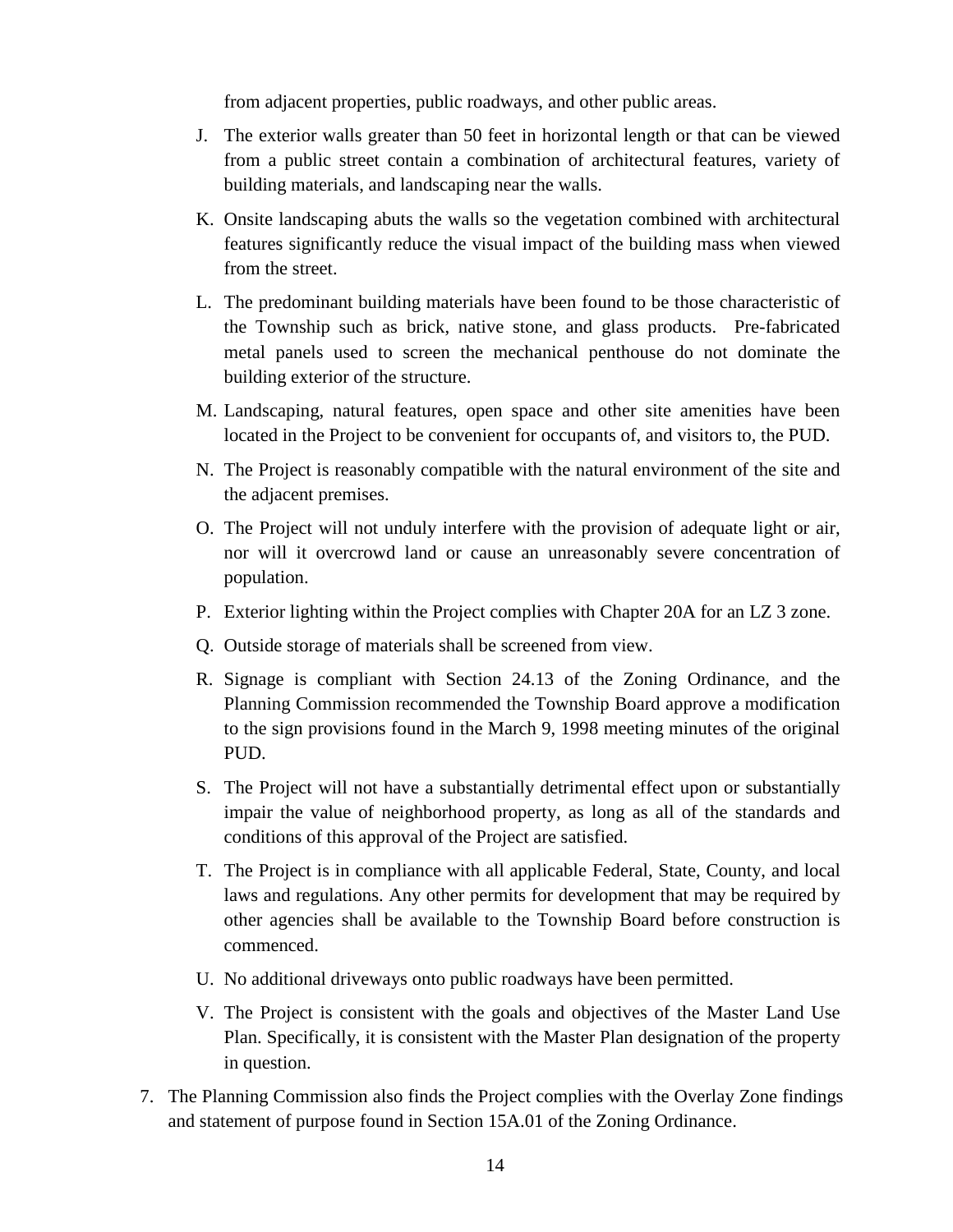- A. The Project accommodates a variety of uses permitted by the underlying zoning, but ensures such uses are designed to achieve an attractive built and natural environment.
- B. The Project provides architectural and site design standards that are more demanding than required elsewhere in the Township in order to promote harmonious development and complement the natural characteristics in the western sections of the Township.
- C. The Project promotes public safety and efficient flow of vehicular traffic by minimizing conflicts from turning movements resulting from the proliferation of unnecessary curb cuts and driveways.
- D. The Project ensures safe access by emergency vehicles.
- E. The Project encourages efficient flow of traffic by minimizing the disruption and conflicts between through traffic and turning movements.
- F. The Project preserves the capacity along US-31 and other roads in the Overlay Zone by limiting and controlling the number and location of driveways, and requires alternate means of access through service drives.
- G. The Project seeks to reduce the number and severity of crashes by improving traffic operations and safety.
- H. The Project requires coordinated access among adjacent lands where possible.
- I. The Project provides landowners with reasonable access through a service drive.
- J. The Project requires demonstration that prior to approval of any land divisions, the resultant parcels are accessible through compliance with the access standards.
- K. The Project preserves woodlands, view sheds, and other natural features along the corridor.
- L. The Project ensures that distractions to motorists are minimized by avoiding blight and clutter while providing property owners and businesses with appropriate design flexibility and visibility.
- M. The Project implements the goals expressed in the US-31/M-45 Corridor Study.
- N. The Project establishes uniform standards to ensure fair and equal application.
- O. The Project addresses situations where existing development within the Overlay Zone does not conform to the standards.
- P. The Project promotes a more coordinated development review process with the OCRC.
- 8. The Planning Commission also finds the Project complies with the conditions of approval described in the March 9, 1998 Township Board meeting minutes for the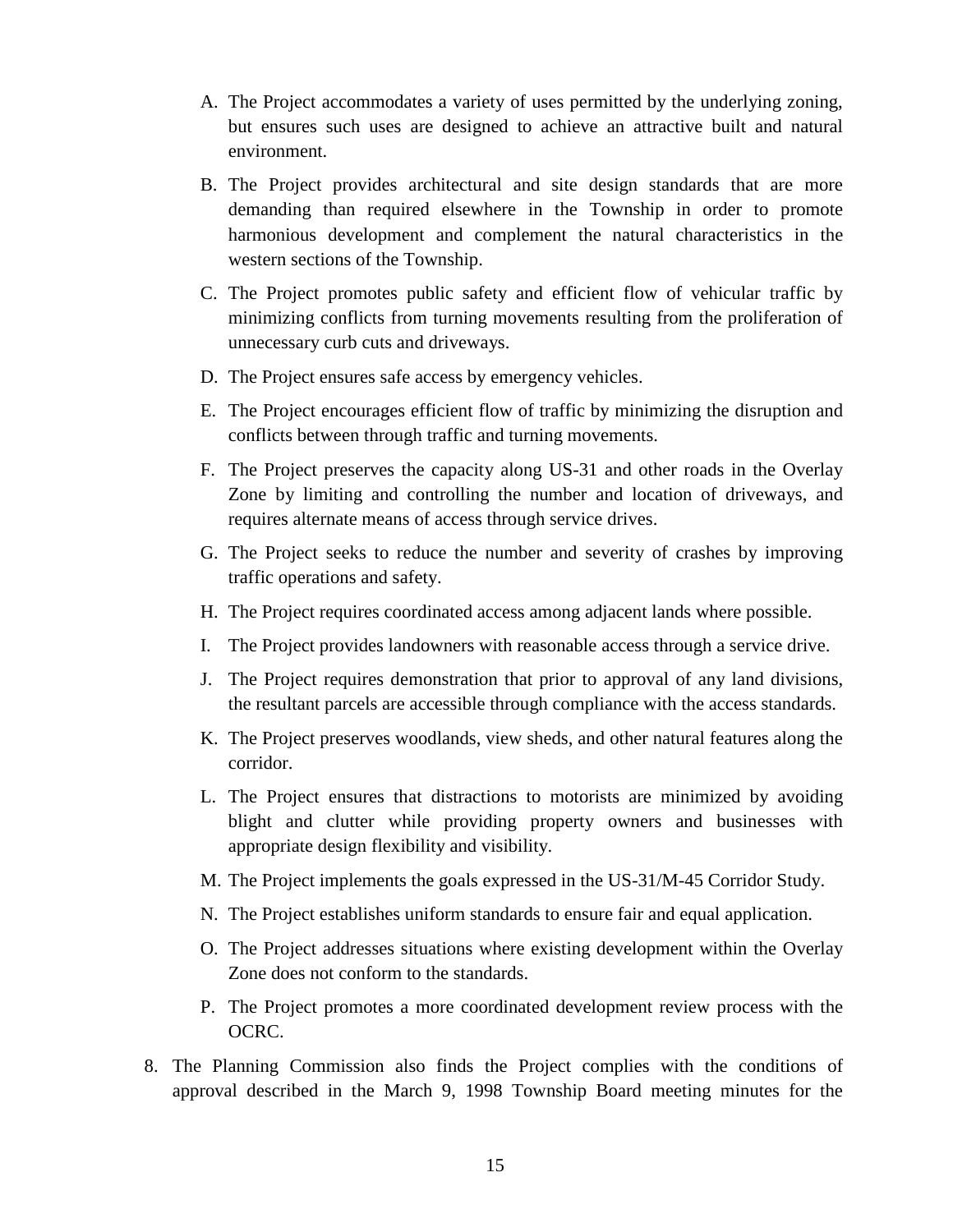original PUD, which conditions are still applicable to the Project, and it shall comply with the below additional conditions as well.

- A. Outlot development was subjected to site plan review.
- B. Parking lots are setback a minimum of 25 feet.
- C. Outlot has architectural materials and landscaping compatible with that of the principal Meijer facility and site.
- D. Location of monument (ground) signs have been approved.
- E. Monument (ground) signs do not exceed 52 square feet.
- F. Monument (ground) sign has a maximum height of six feet as permitted by Section 24.13 of the current Zoning Ordinance.
- G. Revisions or changes to the conditions are made by the Township Board after a public hearing. These conditions are binding upon the Developer and all successor owners or parties in interest in the Project.
- H. Drainage for the Project is approved by the OCWRC.
- I. Any violation of the conditions constitute a violation of the Zoning Ordinance, and in addition to the remedies provided therein, shall be cause for the Township Board to suspend or revoke any zoning or building permit applicable to the project.
- J. The right is reserved by the Township to impose additional conditions if reasonably necessary to achieve the purposes of the Zoning Ordinance.
- K. The PUD approval is personal to the Developer and shall not be transferred by the Developer to a third party without the prior written consent of the Township.
- L. Except as expressly modified, revised or altered by these conditions the Project shall be acquired, developed and completed in conformance with the Zoning Ordinance, as amended, and all other applicable Township ordinances.
- M. Approval and compliance with all requirements set forth by the OCRC, and if applicable the OCWRC. No building permits shall be issued until all permits have been obtained.
- N. The Developer shall enter into a PUD Contract with the Township. The Contract shall be reviewed and approved by the Township Board prior to the issuance of building permits.
- O. The Developer shall agree to an access easement to the Township for the purpose of realigning the north end of Whittaker Way directly with DeSpelder Street pursuant to the Robbins Road Sub-Area Plan. The Developer shall preliminarily identify the easement area on the Final Site Plan, and the easement shall be